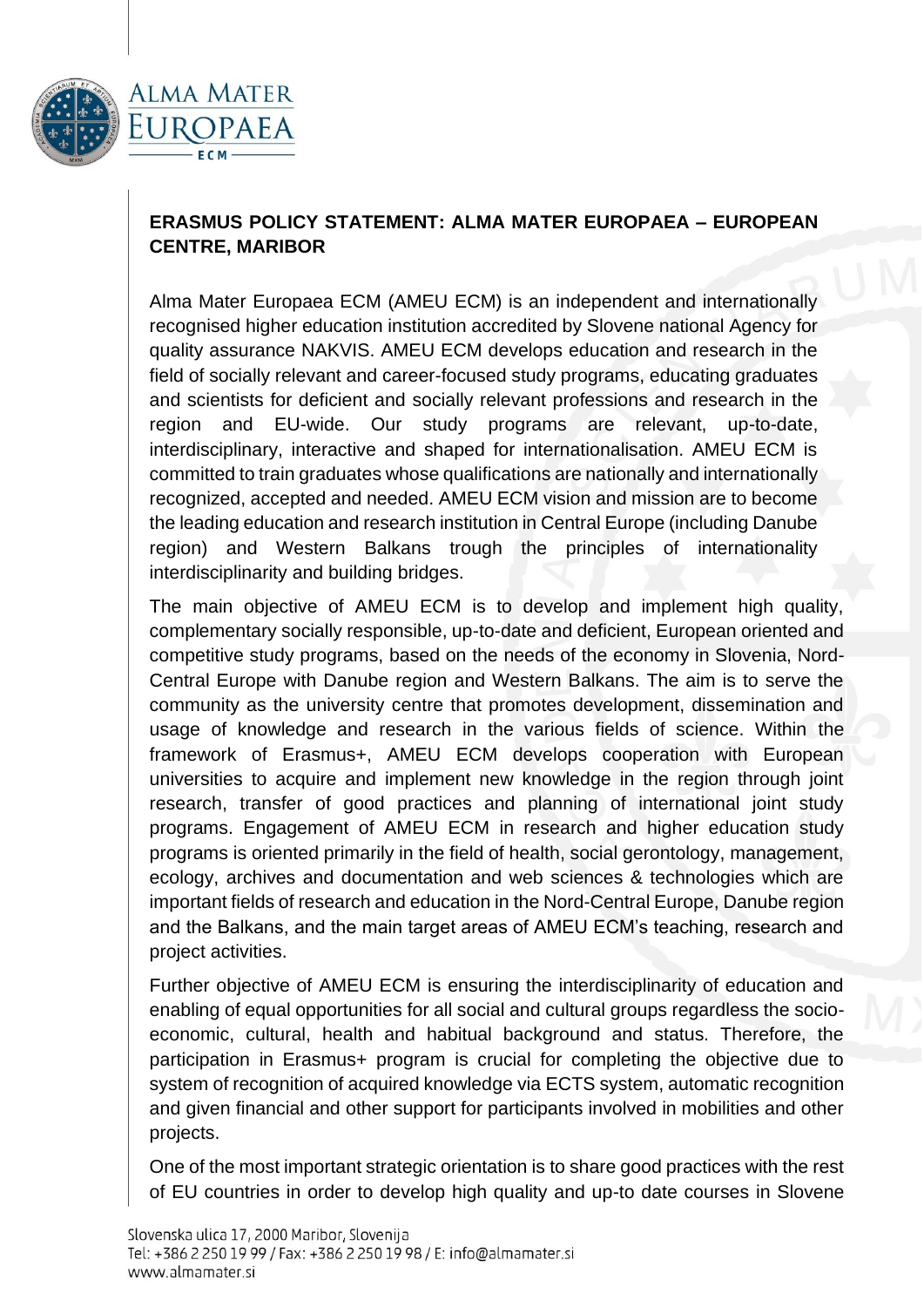and English language, to be offered also on-line, to jointly run modules and programs with partner universities and assist the non-EU Balkan countries in their endeavours with our European experience and practice through joint research, project and education. With well-established Erasmus+ network with HEI from above mentioned regions and other EU countries from South and Western Europe, AMEU ECM aims to build social bridges through international projects, research, and joint study programs, through staff and student mobility and international relationships. Our strategy also includes strengthening our links with the European Academy of Sciences and Arts from Salzburg, of which the main focus is scientific and academic development of Danube region.

Modernisation of HEI in terms of new, relevant study programs in foreign language that can be offered on-line and development of international and interdisciplinary research is of uttermost importance for AMEU ECM, starting with development and implementation of relevant study programs in English, Italian and German language, which not only broadens the horizon of participants, but also provides the AMEU ECM with international reputation and enables the international cooperation in research, education and mobility. As per now, international students from the field of Health science, Social gerontology, Archives and documentation, Management and Web sciences are offered subjects in English language, Nursing is (partly) offered in German and Physiotherapy in Italian language as well.

AMEU ECM believes modernisation of curricula and application of modern technology go hand in hand thus all lectures are recorded and placed online, with participating professors from abroad. Such system allows students to re-watch the lectures and enables distance learning. Implementation of digital technology also enable foreign researchers to more actively cooperate with the research teams formed through mobility of stuff, which allows sustainability of research projects.

For fulfilment of the objectives and to follow the mission of AMEU ECM internationalisation, interdisciplinarity and building bridges - participation in Erasmus+ program is of crucial importance, as quality can only be maintained and improved by opening up and sharing of the ideas and good practices, which can only be assured by close cooperation with partner HEI from abroad in the field of mobility, development of new joint study programs, and joint research & project activities.

Mobility and application to other Erasmus+ calls have and will continue to promote development through transfer of good practice and knowledge in both directions; our academic staff shall go abroad in order to receive international perspective and share up-to-date domestic and foreign knowledge, and foreign teachers and researchers shall be invited to share their professional findings with students and staff of AMEU ECM. By participating in the mobility, students are acquaintance with different learning approaches, enhance career possibilities, learn foreign languages, gain social and cultural capital. Welcoming incoming students from various European institutions gives AMEU ECM international experience and motivate the teachers to lecture in foreign language. As such AMEU ECM retains international recognition and adopts new modes of learning and teaching.